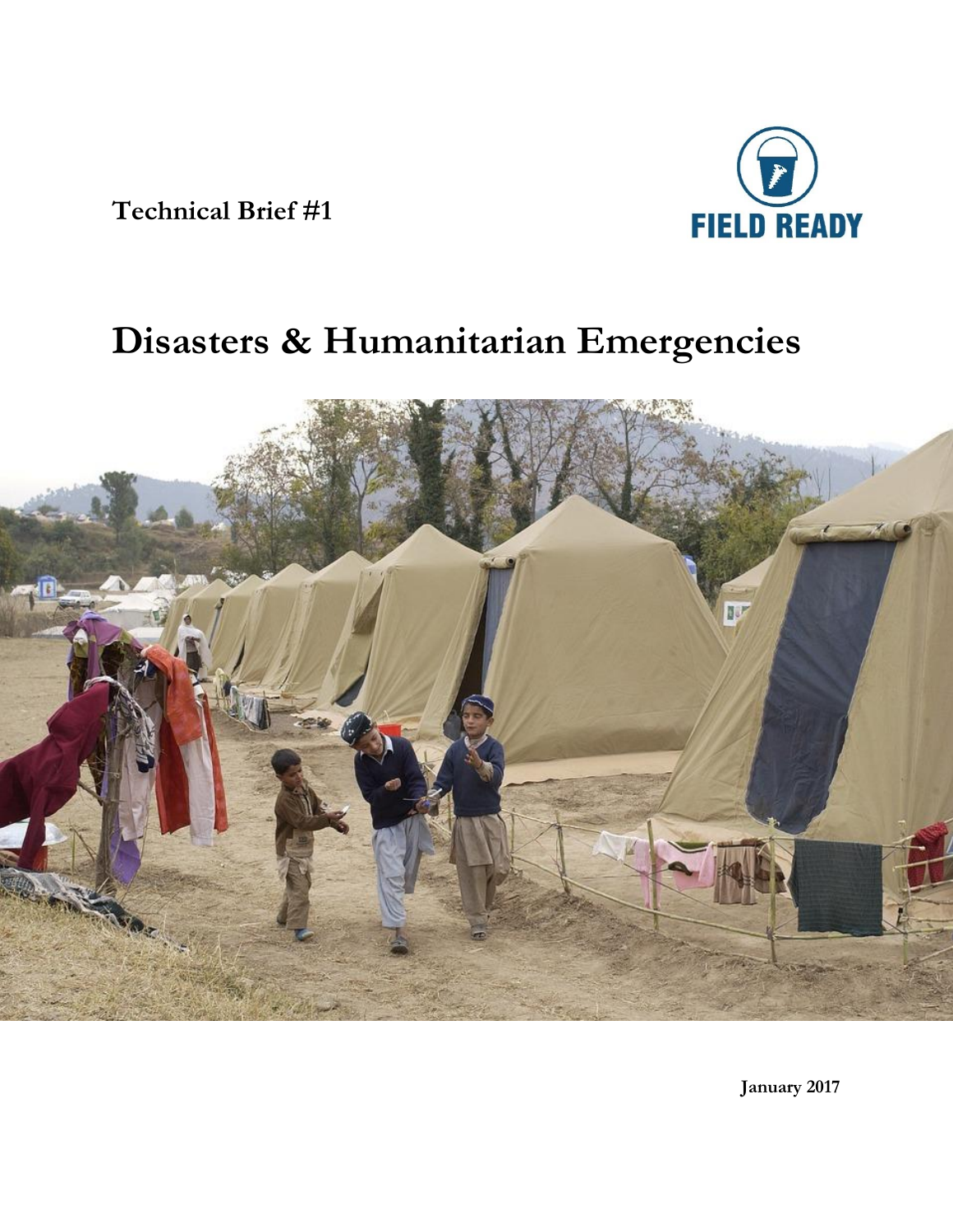## **Purpose**

Field Ready has put together of documents, called Technical Papers, on a variety of issues and topics that relate to our work. These serve as "white papers" to clarify our approach, form the basis of policy, elucidate challenging subjects and serve as one of several ways we lend thought leadership to our sector.

## **Specific Purpose of this Technical Paper**

The purpose of this Technical Paper #1 is to establish Field Ready's understanding and way of working in disasters and humanitarian emergencies.

## **Outline**

|                                                                                 | Page |
|---------------------------------------------------------------------------------|------|
| 1. Overview                                                                     |      |
| 2. What countries/contexts is Field Ready likely to work in?                    |      |
| 3. How are decisions to deploy to new countries/contexts reached?               |      |
| 4. What is a "deployment"?                                                      | 5    |
| 5. Extra: What are disasters and humanitarian emergencies (in the first place)? |      |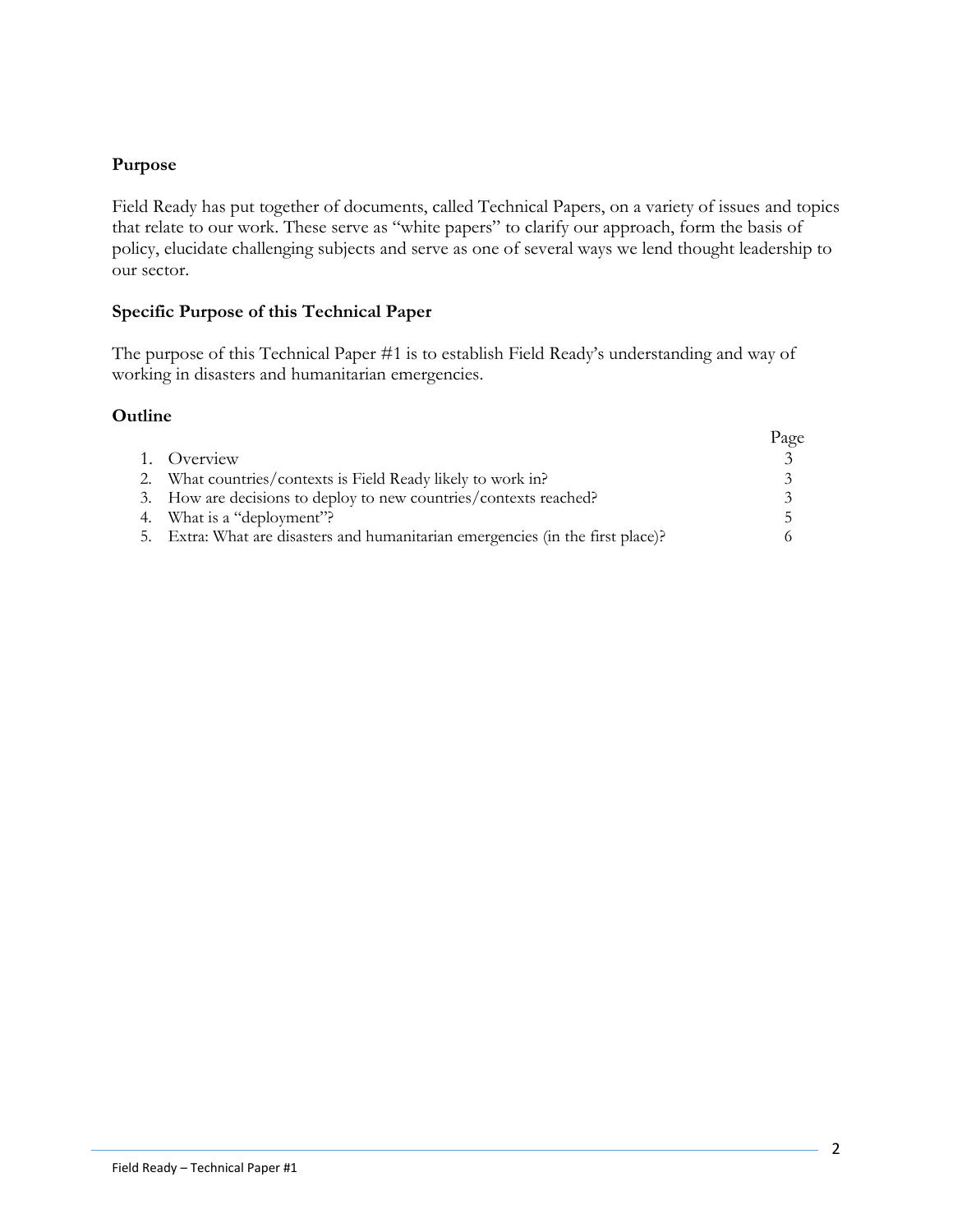#### **1. Overview**

At its heart, Field Ready is a humanitarian aid organization. Our aim is to save lives and alleviate human suffering. We respond to both disasters and humanitarian emergencies (defined below is Section 5) and work through the recovery and reconstruction. It is our approach to these situations that sets us apart from other organizations that provide assistance.

When catastrophes happen, an entire set of complex dynamics occur involving not just the hazard itself but also the pattern of suffering and influences of power, resources and the like. The response to these pathologies are equally varied. Therefore, Field Ready understands that disasters and humanitarian emergencies must be approached with a deep appreciation of these complexities. Instead of jumping at the first sign of international attention to a disaster, we follow the wellestablished practices of our sector and consider the long-term impact of our work from the start.

It is with this understanding that we apply our unique approach and blend an intervention that uses making, training and innovation tailored to the context in which disasters humanitarian emergencies happen. This may involve a rapid deployment of our RED team but will more than likely consist of a methodical approach that keeps Field Ready engaged in helping people for a number of years.

#### **2. What countries/contexts is Field Ready likely to work in?**

Given the nature of disasters and humanitarian emergencies, and the realities that face non-profit organizations, there is no pre-determined list. With little to no warning, a new catastrophe could take place. Our planning, preparation, systems and mindset allow us to respond.

Keeping this in mind, our mission and approach does allow us to focus geographically (most typically specific countries but it may also be contexts in the sense that an area without a clear legal entity or an entire geographic region could experience a catastrophe). A number of sources are used to track and anticipate ongoing and future areas of concern. For example, [ACAPS](https://www.acaps.org/) has identified ten countries where humanitarian needs are likely to be highest in 2017. These are:

- 1. Afghanistan
- 2. CAR
- 3. DRC
- 4. Iraq
- 5. Libya
- 6. Nigeria
- 7. Somalia
- 8. South Sudan
- 9. Syria
- 10. Yemen

ACAPS also highlight four countries that merit attention as they face a potential spike in needs. These are Burundi, Mali, Venezuela and Zimbabwe. We also consider the humanitarian situation in the northern triangle region of Latin America, where the wide-ranging humanitarian impact of pervasive gang violence is chronically underreported. Situations of long-term displacement (e.g., as found in Gaza and Kenya) are also a concern.

#### **3. How are decisions to deploy to new countries/contexts reached?**

Field Ready will fulfil its mandate only by assisting people in numerous areas but it cannot respond everywhere there is need. Therefore the final decision is made by the Executive Director in each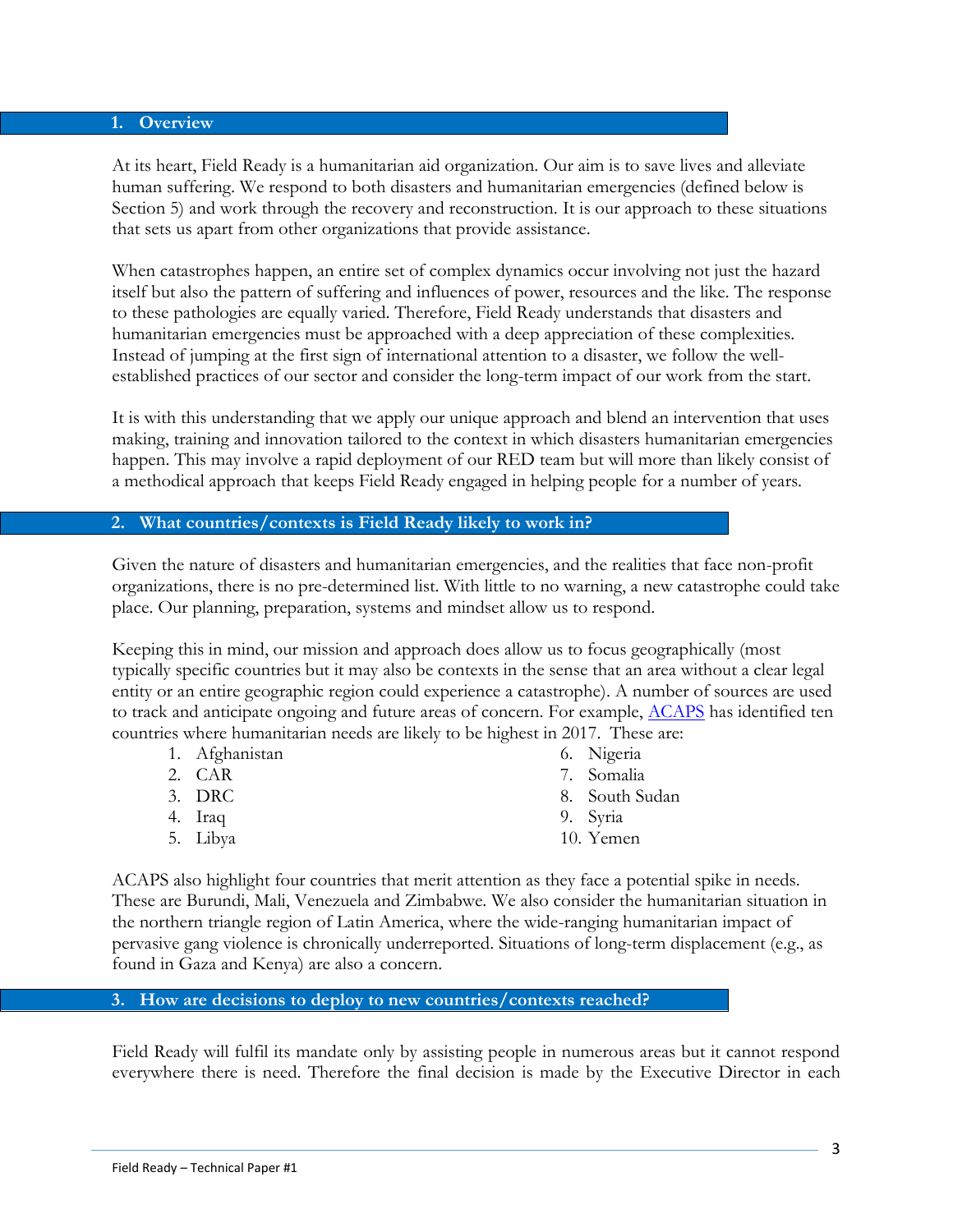instance based on the best available information and backed by a set of internal criteria. The following criteria will be used for entering a new country or context:

# **Essential Criteria to be Evaluated**

- An emergency or major programming gap has been identified that leaves affected-persons, refugees or displaced persons underserved and where Field Ready can make a significant program impact
- Field Ready's technical strengths match the specific needs identified in a displaced community
- Funding for initial programming and likely sources of sustained funding have been identified to support the new country program for a period of two years or more in the case of longer term opportunities
- Field Ready has previous experience and a track record with donors identified as likely to support the new country program (or, if a new donor, a high likelihood exists of receiving continued support over the long run)
- The security environment does not pose an unmanageable risk to Field Ready staff members

## **Additional Criteria to be Evaluated**

- Field Ready has established relationships (e.g. with World Vision, Oxfam, Communitere, etc.) in the country or context or that would otherwise facilitate our entry
- Field Ready currently has a presence in an adjacent country or a country in the region that is also affected by a crisis
- Field Ready globally and/or nearby Field Ready country team has the available capacity to support the establishment of a new operational presence
- Local, regional or global funding mechanisms exist that will enable Field Ready to leverage a current country program for expansion into a neighboring country and attract other longterm funding prospects
- Current or potential partner INGOs have a presence in the country and have requested Field Ready to join a project team for complementary programming

New country entry and timely emergency response requires readily available resources for assessments and program start up and we are committed to growing these resources for Field Ready.

- **Option 1:** Field Ready will not respond. The decision will be documented by e-mail.
- **Option 2:** An assessment is required to gain more information and will be organized as soon as possible.
- **Option 3:** An assessment and initial response is required and will be organized. In this option, a robust response is highly likely and the Board will be informed by the Director who will consider the "New Country Entry Criteria" below.

The type and composition of the response (i.e., whether 1-2 staff are deployed or an entire RED team) will depend on a number of circumstances sorted out at the time of deployment. Further details are provided in the Field Ready policy document: "New Country Entry and Disaster Response Criteria Roles and Responsibilities."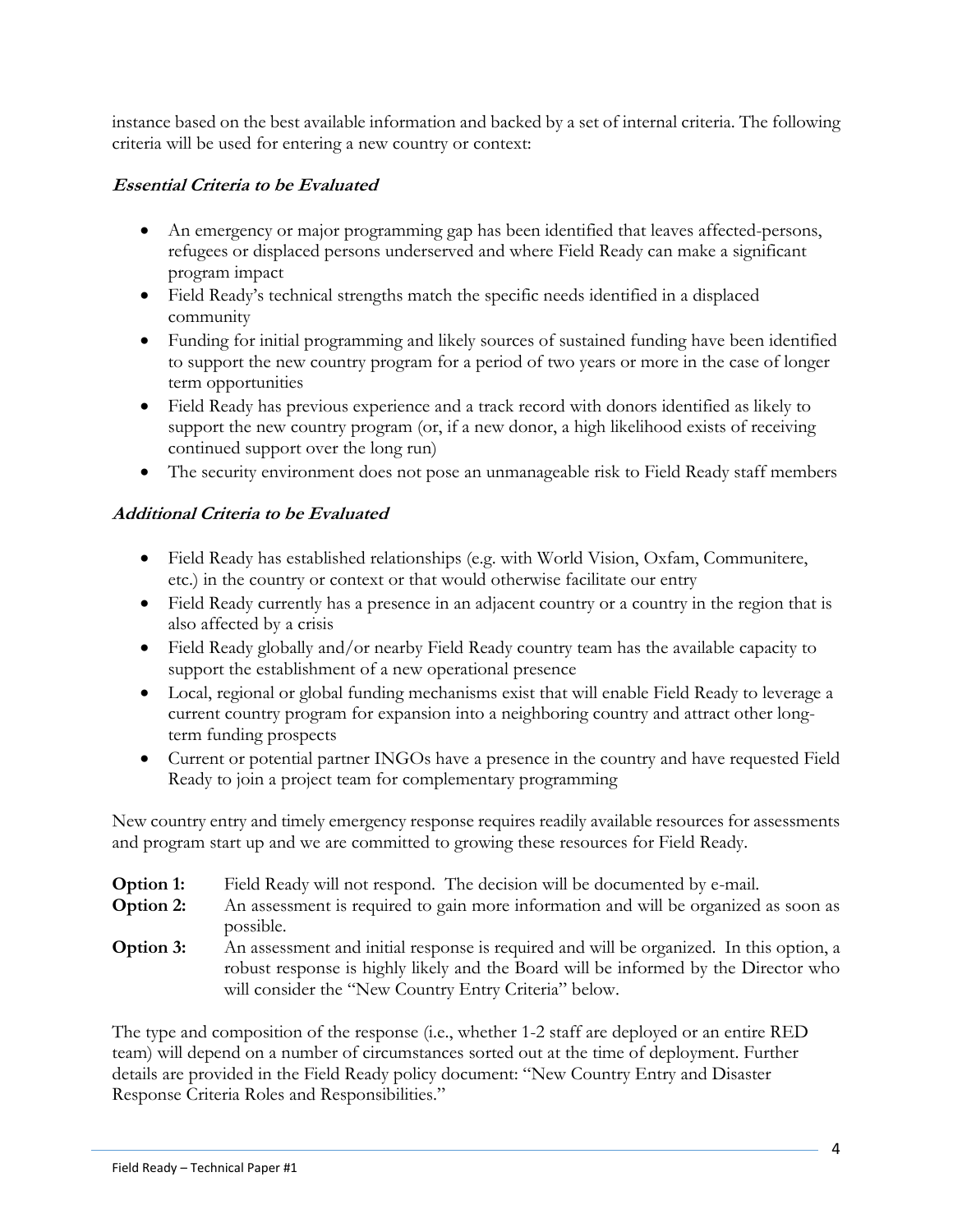#### **4. What is a "deployment"?**

In the simplest terms, a deployment is any occurrence in which Field Ready staff go to a country or context where there is not already an ongoing presence with the intent to assess the situation or launch a response (i.e. an activity, project or program).

As a starting point, when considering emergency response, Field Ready staff keep the following in mind during a deployment:

- Identifying an emergency: If a situation threatens the life or wellbeing of people unless immediate and appropriate action is taken, that situation should be considered an *emergency*.
- Identifying vulnerabilities, needs and capacities: Emergencies affect individual people, families and communities very differently, depending upon the nature of the emergency and the resources available to affected groups to cope with the threats. If Field Ready decides to intervene in an emergency, Field Ready staff must assess vulnerabilities, needs and capacities within the local social, cultural, political and economic context.
- Identifying community strengths: Affected communities often display creativity and strength in their adaptation to emergency situations. Field Ready staff must build these strengths into the design of their assessments and programs, to support local initiatives and capacities for recovery.
- Field Ready's potential role and comparative advantage vis-à-vis other groups. A key part of our mission is to support aid workers who help affected communities.

To accomplish the above, there are three types of "deployment" as outlined here:

## **1. Rapid assessment**

Following Option 2 described above, an initial rapid assessment will be carried out by a minimum of one staff member (ideally, 2-4 staff members should be present on such an assessment). This is done when there is little information immediately available about the situation and it is deemed necessary to have an exploratory trip to gather this information.

# **2. Quick response**

This type of deployment includes assessment as well as the capability to provide direct assistance. In cases such as a rapid/sudden on-set disaster, it is likely that overwhelming need is clearly evident before a rapid assessment is made by Field Ready that a combined information gathering with quick response is called for. When sufficient resources are available, Field Ready will deploy sufficient staff (at least two but ideally 3-5 staff members) to both perform a rapid assessment and some sort of activity such as making (local manufacturing), training or other innovative response. In a limited number of situations, a quick response may include a short-term project may be carried out in a particular geographic presence which may or may not constitute a "one-off" activity.

# **3. Country Program launch**

When there are both sufficient information and adequate resources are available, Field Ready may launch a "country program" with the intention to stay in a particular geographic location for at least 3-5 years. This may initially resemble a quick response and have all the elements of a "start-up" but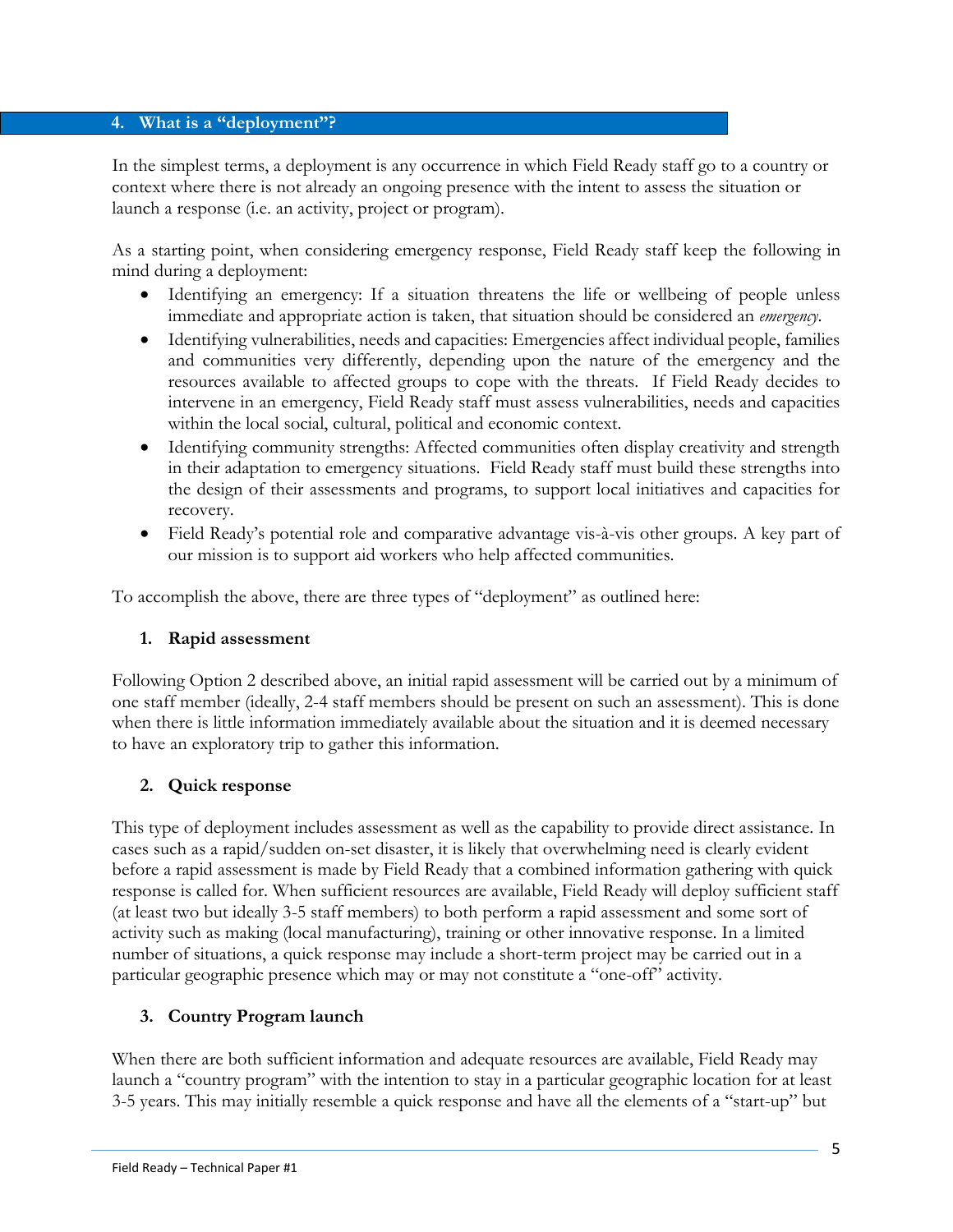the planning horizon will be longer and the set of activities will likely be more complex (i.e., as several projects may be underway at one time and there should be sufficient resources and support activities that occur concurrently). In most cases, this will likely occur on carefully planned situation.

After the initial launch and set-up, a "country program" is no longer considered a "deployment."

In all three types of deployments, a heavy emphasis on program development (i.e., fundraising) will remain paramount. The level of external communication will likely be minimal in the first instance but increasingly more relevant in the second and third type of deployment described above.

#### **What are disasters and humanitarian emergencies?**

The following, excerpted from Eric James' *Managing Humanitarian Relief, Second Edition* (Practical Action, 2017), answers this question in depth.

Definitions are debated because different people and organizations understand the concepts differently. In everyday language, an emergency is an event or set of circumstances that requires urgent action. The term 'emergency' is synonymous with catastrophes that result in the loss of life, human suffering, and the destruction of property or environment. For most, 'emergency' can be used interchangeably with 'disaster'. The United Nations High Commissioner for Refugees (UNHCR) considers an emergency a situation which 'demands an extraordinary response and exceptional measures' to be resolved.

Defined here, an emergency is a situation where the members of a population are suffering or threatened to a point that exceeds the local capacity to respond or cope, and recover. Emergencies take on a humanitarian dimension when many lives are affected by hazards (discussed below) and immediate needs are alleviated, at least in part, through assistance provided by groups outside the affected population. Humanitarian emergencies are ultimately about the failures of development and often involve people's ability to cause harm to other people through violence and the corresponding effort to intervene.

In contrast to an emergency, a 'crisis' is a serious or dangerous event or series of events faced by an organization which requires significant resources to resolve, such as economic collapse or the abduction of a staff member. It often proceeds or is part of an emergency but tends to be localized and is sometimes a matter of perception.

Humanitarianism is a broad concept that is based on the ethic of empathy and aid given to those affected by an emergency. Its focus is on people, it is human-centric. Because the notion of humanitarianism is so expansive, in the context of emergencies it is used more narrowly, focusing on the assistance provided before, during and after disasters worldwide.

The goals that underlie humanitarianism are critical to its understanding. The goal of humanitarianism is to save lives and reduce suffering in the short term. In contrast, development focuses on long-term alleviation of poverty and charity is about giving, sometimes simply in the form of donating resources. With this focus on survival, humanitarian relief is not about political transformation, establishing human rights or fixing the errors of 'pre-disaster' development, although these may occur as a by-product of or simultaneously with relief. The follow-on phases toward development are known as recovery, rehabilitation, reconstruction and reintegration (sometimes called the 'Rs').

In many instances, the main principles, methods and approaches of development are applicable to emergencies. Reflecting on the similarity between emergency response and development, one relief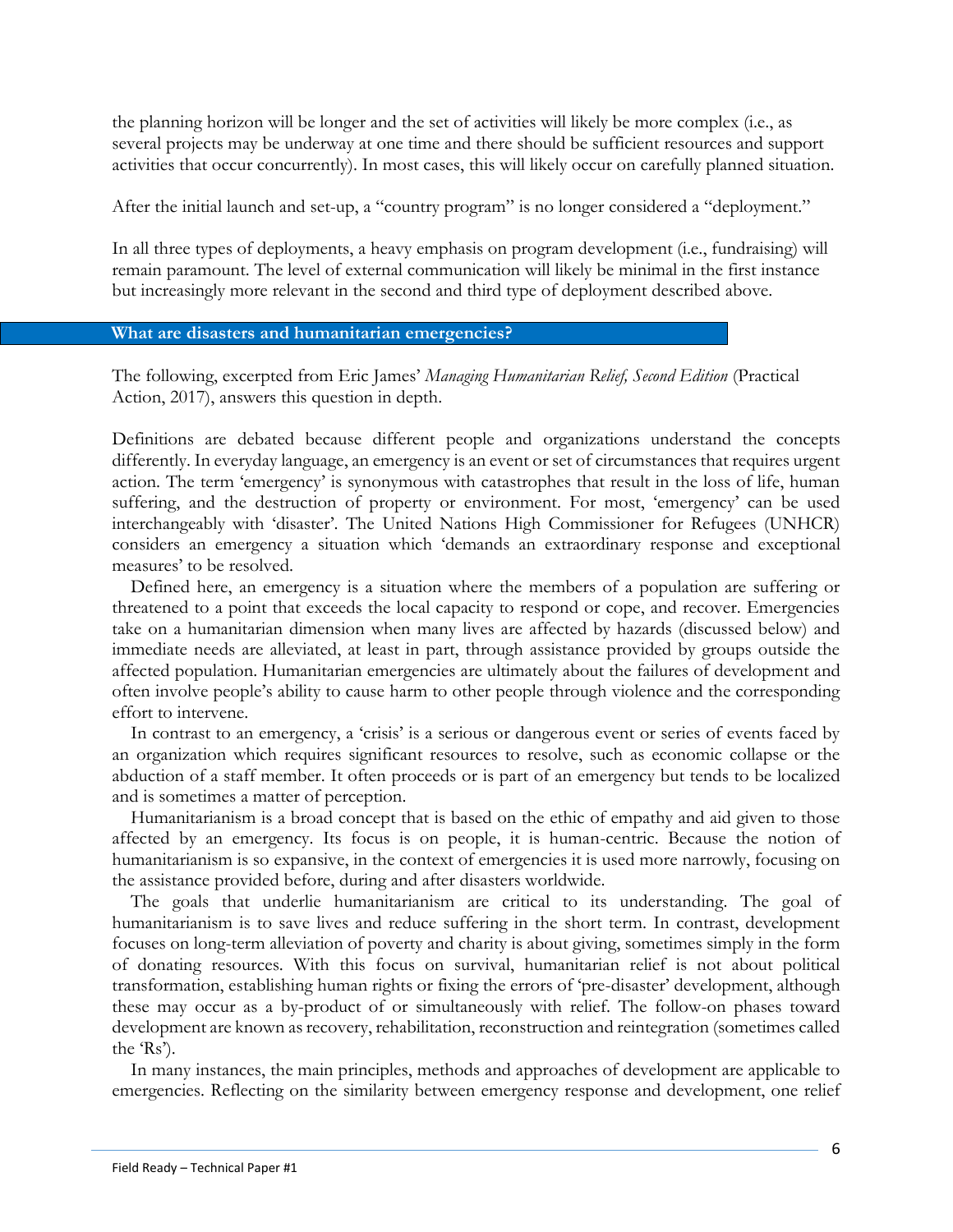worker advises to 'do what you do in development, only faster'. Yet there are several important distinctions. First, lives are at stake so aid must be provided urgently. Second, there is an imperative to perform multiple tasks at once (e.g. delivery of aid may be needed before a full assessment is complete). Third, the contexts in which emergencies occur are filled with unknowns and ambiguity. Finally, unlike development, relief takes place within a set of international laws (discussed further later) in which humanitarian assistance is a protected right. Another way to think of these is as a spectrum of intervention, as shown later in Table 1.5, although the lines between the areas are often blurred or overlapping.

The immediate causes of emergencies are hazards. Hazards are familiar as they occur in all parts of the world. Many are natural in origin including earthquakes, tsunami, floods, landslides, volcanoes, pandemics, drought and severe weather such as tropical storms. While these are often thought of as 'natural disasters', when understood as social phenomena and the concept of vulnerability (discussed below) is applied, the 'man-made' (anthropogenic) element of disasters becomes apparent. Man-made hazards stem from a complex of underlying sociological factors. Once violent conflict reaches beyond the scale of civil disturbance, the resulting inter-communal violence, civil war, international war and genocide can be major contributing factors to humanitarian emergencies. Man-made technological hazards also cause emergencies, including fires, spillages and industrial accidents, but these do not always have a humanitarian dimension because they can be dealt with at a local level. Hazards can combine, such as an earthquake that causes fires and tsunami, tropical storms that lead to flooding and landslides, and drought that ends in famine.

While not always distinctly separated in reality, there are commonly understood differences between 'natural disasters' and humanitarian emergencies, and the responses they generate, which are shown in Table 1.1.

|                    | Table 1.1 Disasters and humanitarian emergencies                                                                                                                                                                                                                                                                                                                                            |                                                                                                                                                                                           |
|--------------------|---------------------------------------------------------------------------------------------------------------------------------------------------------------------------------------------------------------------------------------------------------------------------------------------------------------------------------------------------------------------------------------------|-------------------------------------------------------------------------------------------------------------------------------------------------------------------------------------------|
|                    | <b>Disasters</b>                                                                                                                                                                                                                                                                                                                                                                            | Humanitarian emergencies                                                                                                                                                                  |
| Causes             | Vulnerability to hazards such as<br>floods, landslides, earthquakes,<br>tsunami and drought                                                                                                                                                                                                                                                                                                 | Man-made events may be exacerbated by<br>natural causes: war (including conflict and<br>ethnic cleansing) and acute political crisis<br>(including revolution)                            |
| Typical locations  | Anywhere vulnerable populations<br>exist but focused on areas where<br>geographic fault-lines (earthquakes),<br>arid regions (drought), volcanic areas<br>and flooding are most prevalent                                                                                                                                                                                                   | Areas of high underdevelopment, political<br>transition, social exclusion and/or<br>presence of inter-communal conflict                                                                   |
| Scope of emergency | Differs by disaster. Often includes<br>disruption and destruction of social<br>services usually limited to disaster<br>zone. Immediate threats to survivors<br>posed by increased public health risks,<br>shortages of food (except<br>earthquakes), contaminated (especially<br>floods) or lack of (especially drought)<br>water, as well as political, economic<br>and social instability | Destruction of social infrastructure,<br>massive human displacement and state<br>failure usually countrywide. Immediate<br>and long-term threats to all but the most<br>advantaged people |

#### **Table 1.1 Natural disasters compared with humanitarian emergencies**

|  | Table 1.1 Disasters and humanitarian emergencies |  |
|--|--------------------------------------------------|--|
|  |                                                  |  |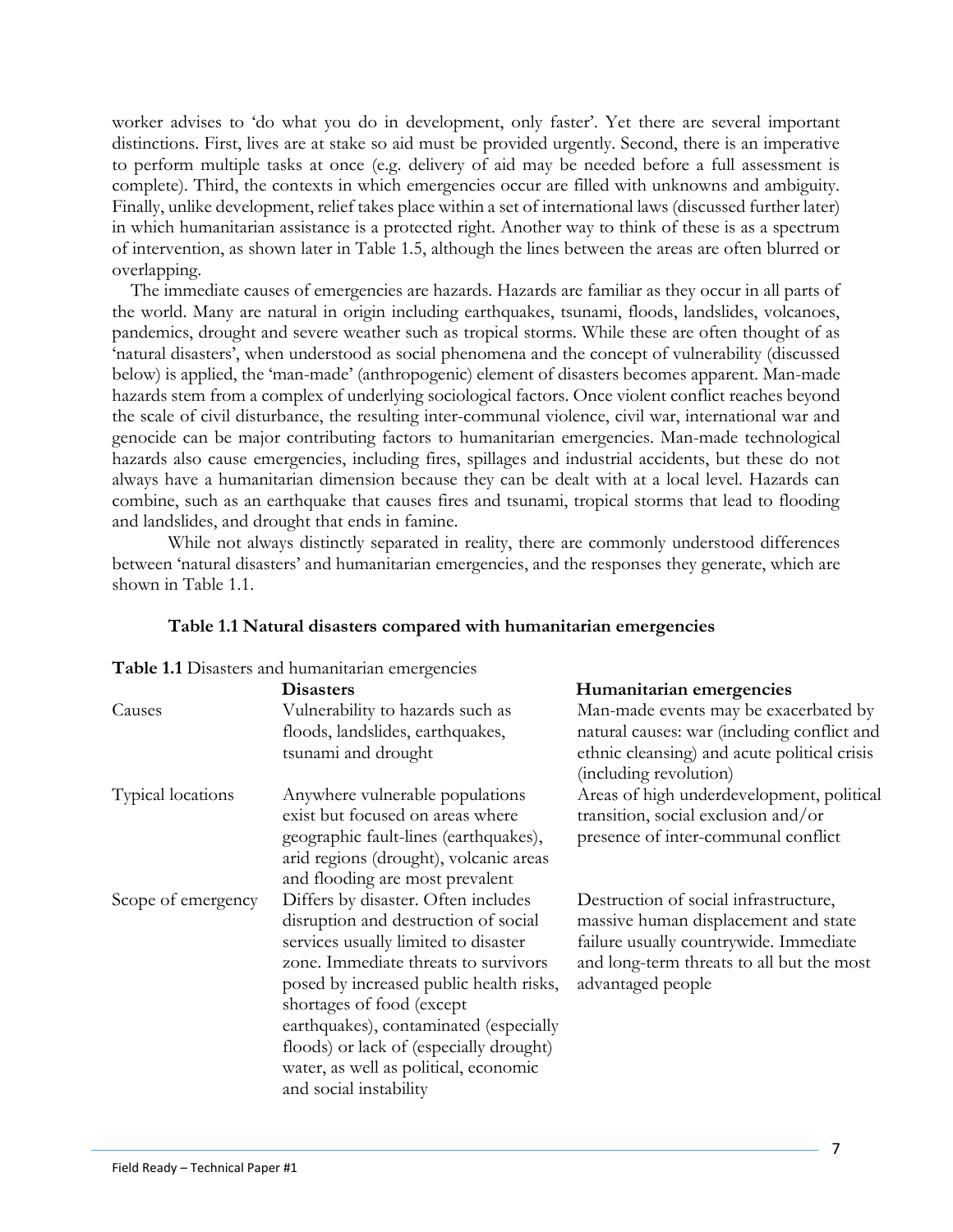| Time frame          | Weeks to months (although<br>reconstruction can take much longer):<br>Short-term focus on response phases<br>of (in order) rescuing of victims, relief<br>for survivors and rehabilitation.<br>Usually possible to link relief to<br>development                                     | Years to decades: Usual medium-and<br>long-term nature of emergency situation<br>makes linking relief to development<br>unrealistic. Different approaches needed<br>such as developmental relief, discussed<br>below                                           |
|---------------------|--------------------------------------------------------------------------------------------------------------------------------------------------------------------------------------------------------------------------------------------------------------------------------------|----------------------------------------------------------------------------------------------------------------------------------------------------------------------------------------------------------------------------------------------------------------|
| Safety and security | Limited safety concerns such as after-<br>shocks or further flooding.<br>Pillaging/looting possible depending<br>on severity and disruption to<br>government structures                                                                                                              | Range of security problems including<br>gunfire, shelling, landmines and increased<br>crime                                                                                                                                                                    |
| Typical response    | Local government and voluntary<br>sector the first to respond, where they<br>exist, followed by international<br>assistance where agreed upon.<br>Incident Command System (ICS) used<br>in locations with well-developed<br>emergency response systems                               | Periods of high insecurity can delay<br>and/or hamstring response. While local<br>government and voluntary sector may<br>respond, they may contribute to the<br>causes of the emergency. International<br>organizations may respond where and<br>when possible |
| Role of NGOs        | Supporting existing system in phases<br>of response. Specific sector projects<br>that compliment or fill gaps in<br>response. NGOs may raise significant<br>private funds outside official<br>assistance. NGOs may take on a<br>limited disaster preparedness and<br>mitigation role | Range of possible roles from supporting<br>(as an implementing partner of a donor<br>agency, including the UN system) to<br>acting as the sole mechanism for<br>alleviating and mitigating suffering                                                           |

*Note*: Man-made disasters also include industrial accidents such as the Chernobyl nuclear meltdown and transportation disasters such as plane and train crashes. However, NGOs rarely respond to such disasters.

Probably the greatest challenge faced is complex emergencies. A complex emergency is caused by more than one hazard, event or condition such as political and economic failure and a breakdown of social systems leading to war. The UN Inter-Agency Standing Committee (IASC) (1994) defines a complex emergency as:

A multifaceted humanitarian crisis in a country, region or society where there is total or considerable breakdown of authority resulting from internal or external conflict and which requires a multi-sectoral, international response that goes beyond the mandate or capacity of any single agency.

Since at least the 1990s, complex emergencies have become a fixture where political, social, economic, and often environmental failures lead to widespread human suffering. Describing emergencies as complex can be problematic because it implies that some emergencies are 'simple' and caused by a single factor, such as economic or political failure. While some are short term in nature, other complex emergencies are chronic in that they continue for decades in what are sometimes called 'permanent emergencies'. The phrase 'situations of chronic political instability' has also been created to describe better the political, cyclical and long-term nature of complex emergencies.

The consequences of these hazards are known as risks. Common risks include mass displacement, famine, environmental degradation, destruction or loss of property, economic or political collapse, increased or excessive sickness (morbidity) and death (mortality). Perhaps counter-intuitively, emergencies can also present areas or countries with opportunities. For instance, new assistance,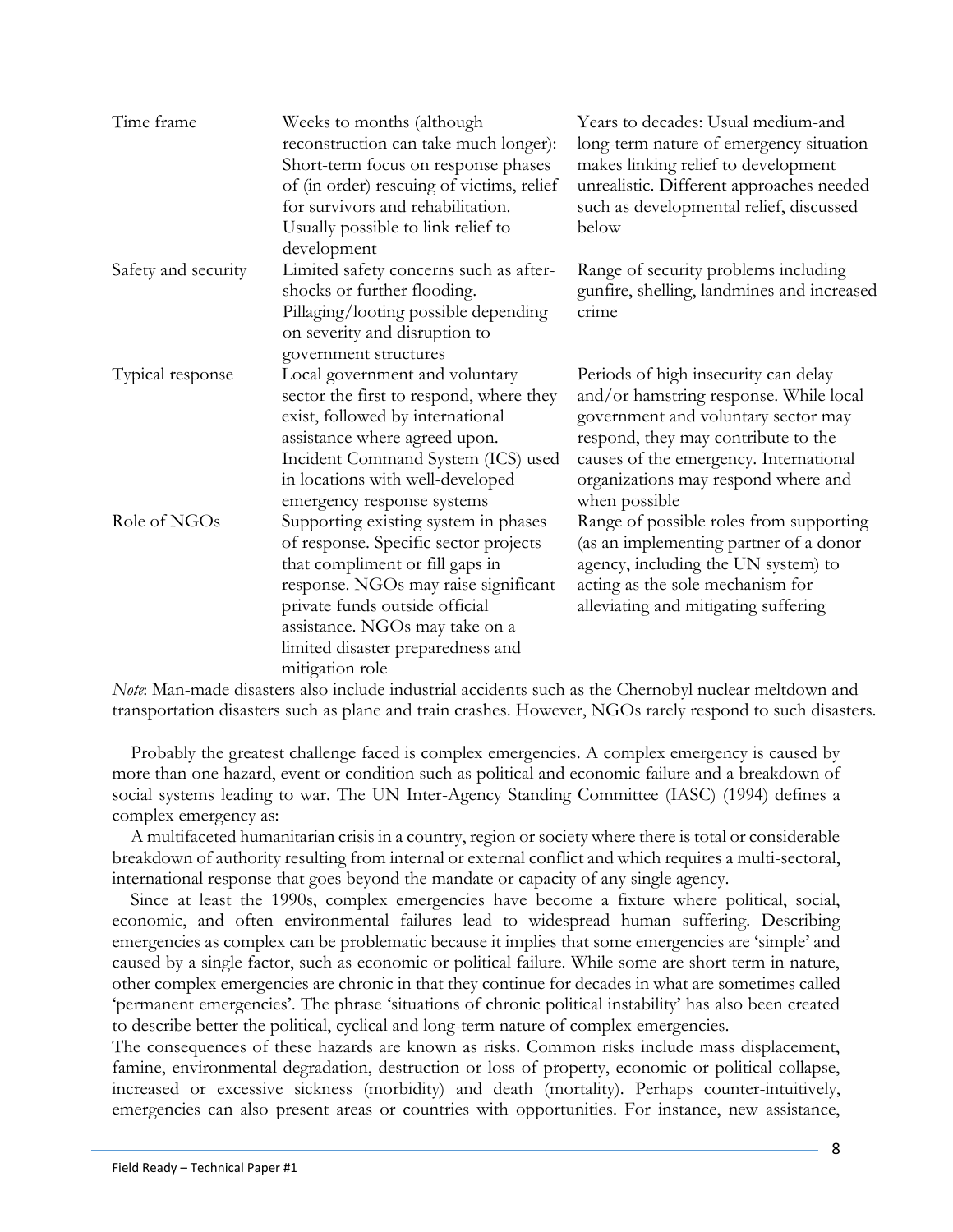changes in behaviour and certain types of reconstruction (and, following good practice, efforts to 'build back better' when feasible) may reduce vulnerability and increase resilience. Further, the collective action needed to survive and rebuild following a disaster may lead to political dialogue and reconciliation that would otherwise have not been possible before the emergency.

Emergencies occur following several patterns. Some, such as earthquakes, take place quickly and are known as rapid or 'sudden onset' disasters, while emergencies that take time to develop, such as droughts, are described as 'slow onset' disasters. Conflict-related emergencies may occur quickly as sudden onset disasters or develop slowly through political strife. As emergencies evolve, they follow a cyclical pattern of (sometimes distinct) phases where a before, during and after model is sometimes evident. Before a disaster, early warning, preparedness and mitigation can take place. During an emergency, relief is necessary and afterwards there are a number of steps towards development. The term 'acute emergency' is used to represent the lowest point in this model. An acute emergency can occur as a brief point in time or in wave-like episodes where insecurity, human suffering and other conditions are at their worst. The phrase 'post-emergency' is often used in a generic sense to refer to the recovery, rehabilitation and reconstruction phases that follow a disaster. These phases and levels are shown in Figure 1.1.

Understanding the impact of risk is important in considering the sequencing of relief activities, particularly in relation to sudden onset disasters. For example, flooding, perhaps the most pervasive hazard, causes destruction of water supplies leading to waterborne illness. Earthquakes can cause extensive damage to shelter and other infrastructure, particularly in urban areas. Neither of these hazards, however, is likely to cause malnutrition significant or prolonged displacement, and they only temporarily disrupt economic activity. Conflict, as another example, may lead to massive displacement and a range of associated risks including destruction of infrastructure, disruption of market systems and various forms of morbidity (illness) and malnutrition. Excess mortality (death) may occur as a result of any hazard but the pattern is different for each disaster. Flooding may cause relatively few deaths initially but the follow-on impact of waterborne illness may pose a considerable risk. Earthquakes may cause a significant number of deaths but only during the event itself. Conflict will likely have a varied or episodic pattern of mortality based on the impact of military operations.

The severity of an emergency may be difficult to determine. To quantify and further define what constitutes an emergency, commonly used indicators are shown in Table 1.2. Situations involving human suffering may appear to be 'bad' but they may not meet the criteria of a humanitarian emergency. The ISAC has also developed a three-tier framework for categorizing the severity of an emergency and the resulting response. The largest emergencies are declared 'Level 3' and require a system-wide activation (particularly within the UN) of key resources such as funding mechanisms and activities such as the Cluster System and systematic assessments.

Understanding how the elements of emergencies are linked and progress from their causes to their outcomes is a necessary first step in designing and implementing effective programmes. For this reason, it is helpful to have a closer look at several of these elements: conflict, vulnerability and poverty.

| Cause           | Category                                    | Rate/Indicator                        |
|-----------------|---------------------------------------------|---------------------------------------|
| Crude mortality | Normal rate among a settled population      | $0.3-$                                |
| rate (CMR)      | Emergency programme under control           | 0.5/10,000/day                        |
|                 | Emergency programme in serious trouble      | $\langle 1/10,000/\text{day} \rangle$ |
|                 | Emergency: out of control major catastrophe | >1/10,000/day                         |
|                 |                                             | >2/10,000/day                         |

#### **Table 1.2** Emergency indicators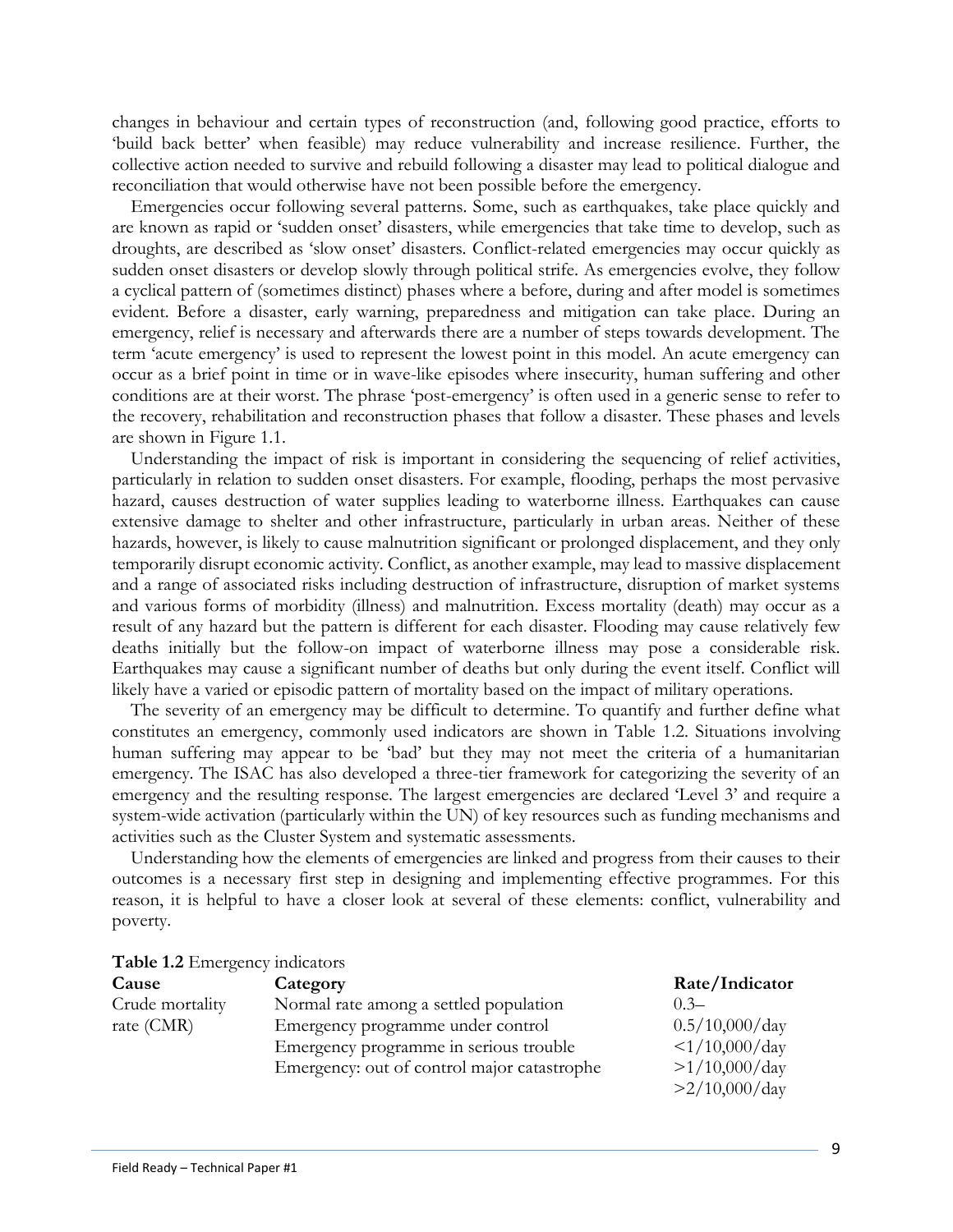| Mortality rate                                              | Normal rate among a settled population |                                                                                      | 1.0/10,000/day                    |                           |  |
|-------------------------------------------------------------|----------------------------------------|--------------------------------------------------------------------------------------|-----------------------------------|---------------------------|--|
| among children                                              | Emergency programme under controls     |                                                                                      |                                   | $\langle 2.0/10,000/$ day |  |
| Emergency programme in serious trouble<br>under 5 years old |                                        |                                                                                      |                                   | >2.0/10,000/day           |  |
| (U5MR)                                                      |                                        | Emergency: out of control                                                            |                                   | >4.0/10,000/day           |  |
| Cause<br>Category                                           |                                        |                                                                                      | Rate/Indicator                    |                           |  |
| Lack of clean water                                         | Survival need                          |                                                                                      | 7 litres/person/day               |                           |  |
|                                                             | Maintenance allocation                 |                                                                                      | $15-20$ litres/person/day         |                           |  |
|                                                             |                                        | Waterborne disease                                                                   |                                   | 25% people with diarrhea  |  |
| Lack of food                                                | Survival need                          |                                                                                      | $1,900$ kcal/person/day           |                           |  |
|                                                             | Maintenance                            |                                                                                      | 2,100 kcal/person/day             |                           |  |
| Malnutrition of                                             |                                        | Severely malnourished                                                                | $>1\%$ population $<$ 5 years old |                           |  |
| children                                                    |                                        |                                                                                      |                                   |                           |  |
| Moderately malnourished                                     |                                        | $>10\%$ population $<$ 5 years old                                                   |                                   |                           |  |
| Nutrition-related disease                                   |                                        | Presence of oedema, pellagra, scurvy, beriberi and vitamin<br>A deficiency           |                                   |                           |  |
| Poor shelter                                                |                                        | Minimum shelter area                                                                 | $3.5$ sq.m/person                 |                           |  |
|                                                             | Minimum total site area                |                                                                                      | $30.0$ sq.m/person                |                           |  |
| Lack of sanitation                                          | Latrines                               |                                                                                      | <1 latrine cubicle per 100        |                           |  |
|                                                             |                                        |                                                                                      | persons                           |                           |  |
| Disease                                                     | Measles                                |                                                                                      | Any reported cases                |                           |  |
|                                                             |                                        | Hemorrhagic-related fevers                                                           | Any reported cases                |                           |  |
|                                                             |                                        | Acute respiratory infections (ARI)                                                   | Pattern of severe cases           |                           |  |
|                                                             |                                        | Source: Data from Noji and Burkholder (1999); UNHCR (2000). Basic standards are also |                                   |                           |  |
|                                                             |                                        |                                                                                      |                                   |                           |  |

presented in the Sphere Standards section (pp. 377–80)

## **Humanitarian principles**

Humanitarian principles are fundamental in giving direction and purpose to emergency programmes. The 'Fundamental Principles of the Red Cross/ Crescent' provide a foundation on which the NGO community operates and largely subscribes to. Elements of these principles can be found in individual NGO mission statements and in the Code of Conduct. Before discussing some of their implications, the key principles are summarized here.

**Humanity** To seek 'to prevent and alleviate human suffering wherever it may be found'.

**Impartiality** Each activity 'makes no discrimination as to nationality, race, religious beliefs, class, or political opinions', and gives priority to the most urgent cases.

**Independence** Organizations rely on their own organizations' autonomy, especially from government. Independence is seen as necessary to fulfil the other principles.

As the first and most basic principle, humanity receives probably the most wide-ranging application and is rarely if ever contested. Impartiality, too, is widely accepted and forms the basis of most organizations' work, even those with a religious leaning. Because it is much more difficult to preserve in emergencies, neutrality presents more of a dilemma for many relief workers. On a basic level, most organizations do not have a problem with impartiality or neutrality, but may find it difficult to achieve both. Selecting one group as beneficiaries (e.g. working in rebel-held areas but not in governmentcontrolled areas or vice versa) can leave another group out and thus not be neutral.

Independence can also be seen as controversial. If an organization receives the majority of its operating budget from a government or other single source, some feel it cannot claim genuine autonomy. Close association with military forces – through proximity, perceived alignment or actual coordination – is also seen as a major dilemma (see Chapter 20). Organizations and activities that are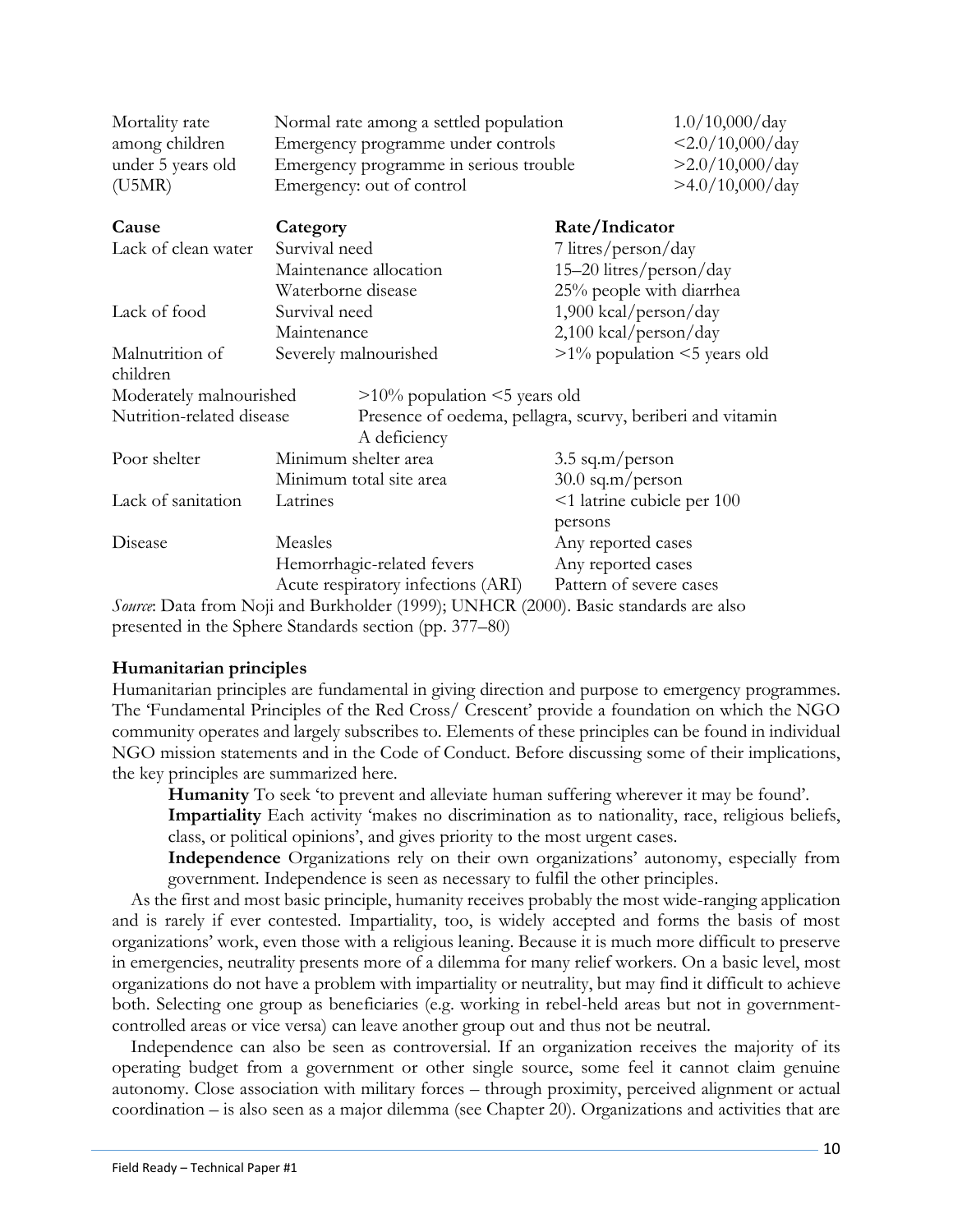primarily motivated or driven by political, security, religious or economic concerns are generally not considered genuinely humanitarian.

|                         | Table 1.5 Spectrum of interventions                                                                                                        |                                                                                                                                                                                                     |                                                                                                                 |
|-------------------------|--------------------------------------------------------------------------------------------------------------------------------------------|-----------------------------------------------------------------------------------------------------------------------------------------------------------------------------------------------------|-----------------------------------------------------------------------------------------------------------------|
|                         | <b>Emergency relief</b>                                                                                                                    | The Rs: Rehabilitation,<br><b>Reintegration, Recovery</b><br>and Reconstruction                                                                                                                     | Development                                                                                                     |
| Goals                   | Relieve human<br>suffering<br>Protect people from<br>abuse<br>Mitigate the effects of<br>disasters                                         | Re-establish the conditions<br>necessary for development<br>Reorganize social services                                                                                                              | Alleviate poverty<br>Improve social services<br>Increase choice and<br>freedoms                                 |
| Methods and<br>examples | Provision of life-<br>sustaining supplies<br>Provision of basic<br>social services (e.g.<br>health and water)<br>Advocacy of<br>protection | Rebuild social<br>infrastructure<br>Re-establish economic<br>activity<br>Social integration of<br>refugees, ex-combatants<br>and other groups<br>Upgrade skills of social<br>services professionals | Build social capital<br>Support civil society and<br>good governance<br>Enhance economic and<br>fiscal activity |

Adherence to principles is not absolute or easily implemented in practice and so organizations frequently combine and adapt their approach. To help guide humanitarians through the difficult ethical choices associated with their work, several schools of humanitarianism have developed in response to specific contexts and then applied more widely. These include classical humanitarianism, neo-humanitarianism and solidarist approaches.

Classical humanitarianism was first advocated by Henri Dunant, a founder of the Red Cross movement, and stresses neutrality and meeting basic needs even in the face of human rights abuses. Sometimes known as the Dunantist or 'minimalist' approach (Weiss 1999), it is based on a deontological ethical position first conceived by Immanuel Kant. In a nutshell, this holds that there are universal moral obligations that exist regardless of the circumstance. As an organization, the Red Cross typifies the classical approach. Although technically an international organization, the Red Cross has a strongly neutral operating policy and it has at times drawn sharp criticism for this (e.g. by not speaking out more forcefully about war crimes).

In contrast, neo-humanitarianism stresses humanity over neutrality. Also known as the Wilsonian or 'maximalist' approach (Weiss 1999), neo-humanitarianism is based on consequentialist ethics originally formulated by Jeremy Bentham. This stresses that a positive outcome following a particular course of action determines if it is ethically correct. In situations where human life is threatened, proponents of this approach hold that there is a 'right to intervene' (e.g. against state sovereignty) because of the potential humanitarian outcome. With its emphasis on human rights, however, comes the possibility of jeopardizing access to people in need. Certain aspects of programming can be difficult to operationalize and may quickly result in suspension of activities, either voluntarily or because local powers no longer tolerate an organization's outspokenness. Neo-humanitarianism depends on an astute understanding of the situation and readiness to handle potential fallout.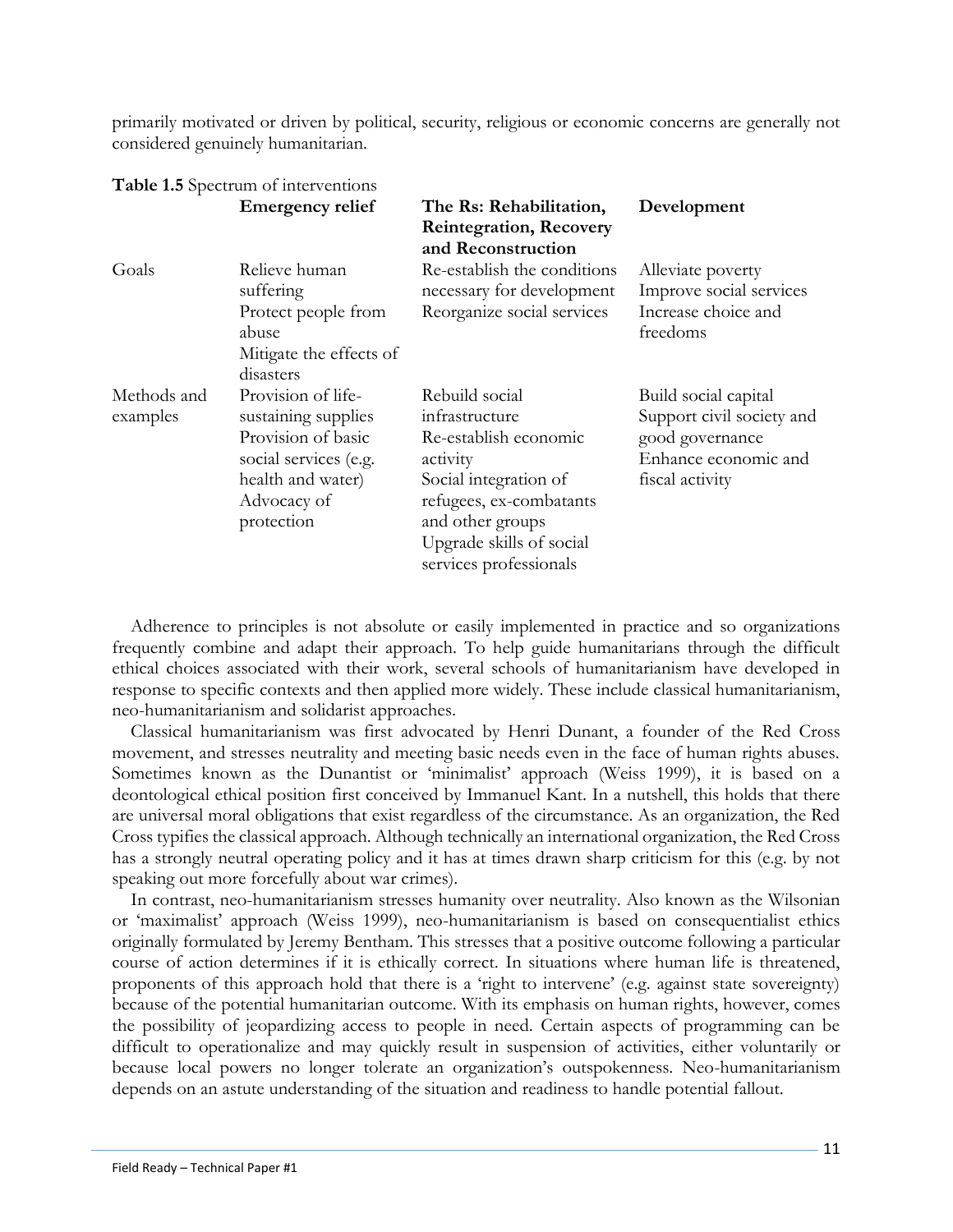A third solidarist approach adopts a clear partisanship with those being served. Instead of emphasizing independence and neutrality, organizations that follow this approach closely align themselves with disaster-affected people. Their support may integrate an outspoken position about humanitarian and political issues with their advocacy and assistance activities. In this way, an organization may be formed solely to assist particular groups or causes, such as an independence or rebel movement.

Another way to look at humanitarian principles is by different options for intervention. With the difficult situations faced when providing relief, having alternatives is critical. Under different circumstances, NGO managers decide between these difficult courses of action. For this reason, relief workers should be aware of these problems and dilemmas and be able to navigate through them as they arise. While humanitarian principles have been around since the start of modern humanitarianism and considerable ink has been spilled on refining them, (as discussed in this Chapter), major problems have arisen for those managing emergency relief. Before discussing this, it is important to briefly mention the legal aspects of humanitarian relief.

International humanitarian law (IHL), the set of rules, treaties and customs intended to protect civilians in times of armed conflict, provides a means by which relief workers can carry out activities in emergencies. While many treaties constitute IHL, the main parts are found in the Geneva Conventions of 1949 and its two Additional Protocols of 1977. IHL extends to all parties of conflict and holds special protection for humanitarian relief workers and free access for relief supplies (e.g. when there are blockades). Additionally, the Rome Statute for the International Criminal Court in 1998 makes it a war crime to intentionally direct attacks against civilians in an internal armed conflict, including the staff, offices, supplies or vehicles used in providing humanitarian assistance.

Like IHL, human rights law is founded in rules, treaties and customs, including the UN Universal Declaration of Human Rights of 1948 which places obligations on governments to respect the dignity and worth of every person. Human rights law extends to times of both war and peace. Because of their unique status, refugees are additionally covered by several conventions and protocols. Internally displaced persons (IDPs) are also covered in the UN Secretary General's Guiding Principles on Internal Displacement of 1998. Summaries of relevant international humanitarian, human rights and refugee law are provided in the Appendix.

#### **Code of Conduct**

Originally created by five international NGOs and the Red Cross in 1994, the Code of Conduct is described thus in the Sphere Code:

This Code of Conduct seeks to guard our standards of behaviour. As such, it is not about operational details, such as how one should calculate food rations or set up a refugee camp. Rather, it seeks to maintain the high standards of independence, effectiveness and impact to which disaster response NGOs and the International Red Cross and Red Crescent Movement aspire. It is a voluntary code, enforced by the will of the organization accepting it to maintain the standards laid down in the Code (Sphere Project, 2004).

#### **The Sphere Project**

The Sphere Project is a multi-organizational effort that developed the Humanitarian Charter and Minimum Standards in which organizations commit to quality and accountability. Until the Sphere Project, there were few concrete standards with which to guide assistance, set values and measure performance. As the Sphere Project describes it:

The initiative was launched in 1997 by a group of humanitarian NGOs and the Red Cross and Red Crescent movement, who framed a Humanitarian Charter and identified Minimum Standards to be attained in disaster assistance, in each of five key sectors (water supply and sanitation, nutrition, food aid, shelter and health services). This process led to the publication of